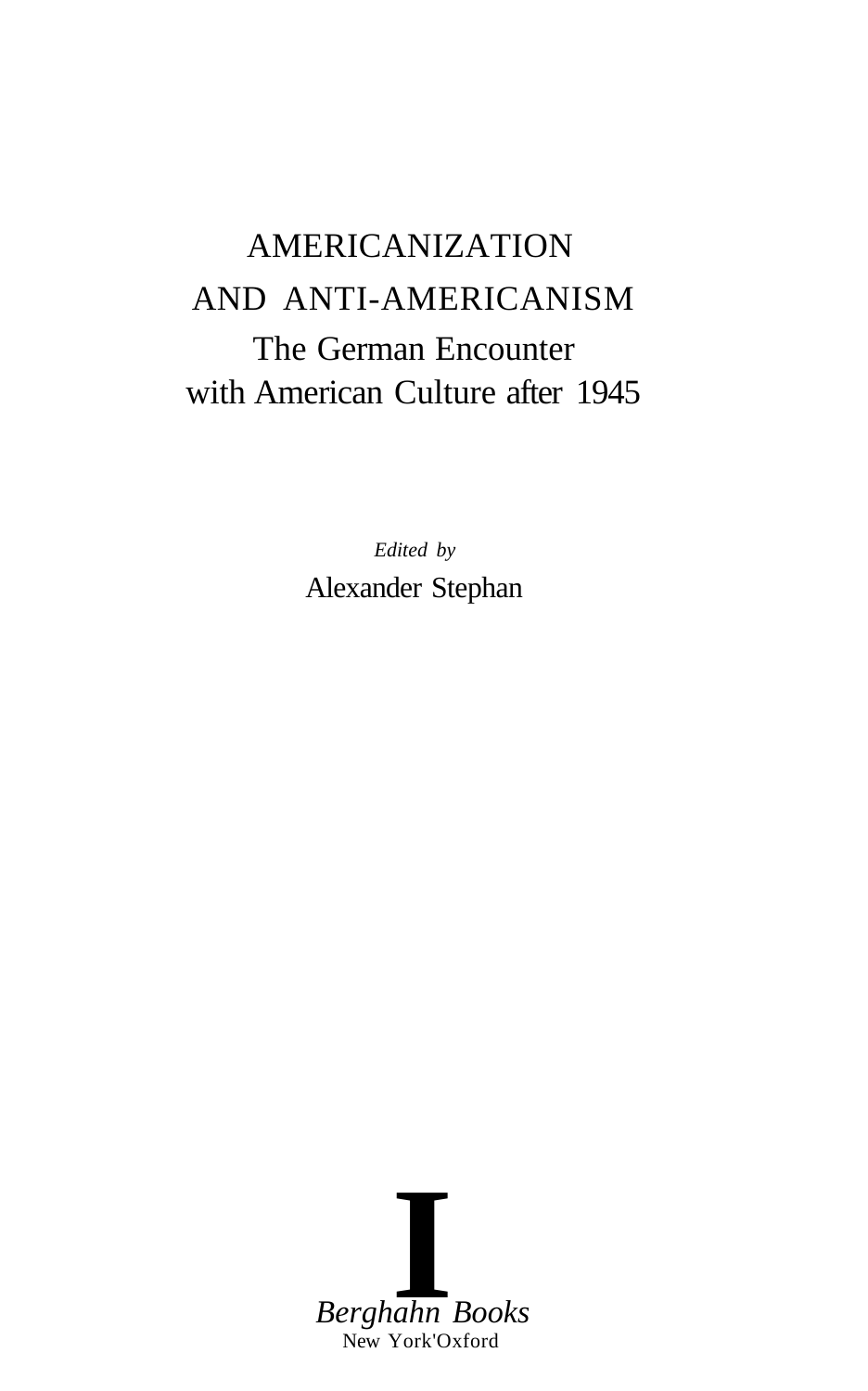## **CONTENTS**

| Acknowledgements                                                                                                                                                                      | viii |
|---------------------------------------------------------------------------------------------------------------------------------------------------------------------------------------|------|
| Alexander Stephan<br>Introduction                                                                                                                                                     | 1    |
| <b>PART 1: POLITICS OF CULTURE</b>                                                                                                                                                    |      |
| Russell A. Bertnan<br>Anti-Americanism and Americanization                                                                                                                            | 11   |
| <b>Michael Ermarth</b><br>Counter-Americanism and Critical Currents in West German<br>Reconstruction 1945-1960: The German Lesson Confronts<br>the American Way of Life               | 25   |
| <b>Bernd Greiner</b><br>Saigon, Nuremberg, and the West: German Images of<br>America in the Late 1960s                                                                                | 51   |
| <b>PART 2: POPULAR CULTURE</b>                                                                                                                                                        |      |
| <b>Jost Hermand</b><br>Resisting Boogie-Woogie Culture, Abstract Expressionism,<br>and Pop Art: German Highbrow Objections to the Import<br>of "American" Forms of Culture, 1945-1965 | 67   |
| <b>Kaspar Maase</b><br>From Nightmare to Model? Why German Broadcasting<br><b>Became Americanized</b>                                                                                 | 78   |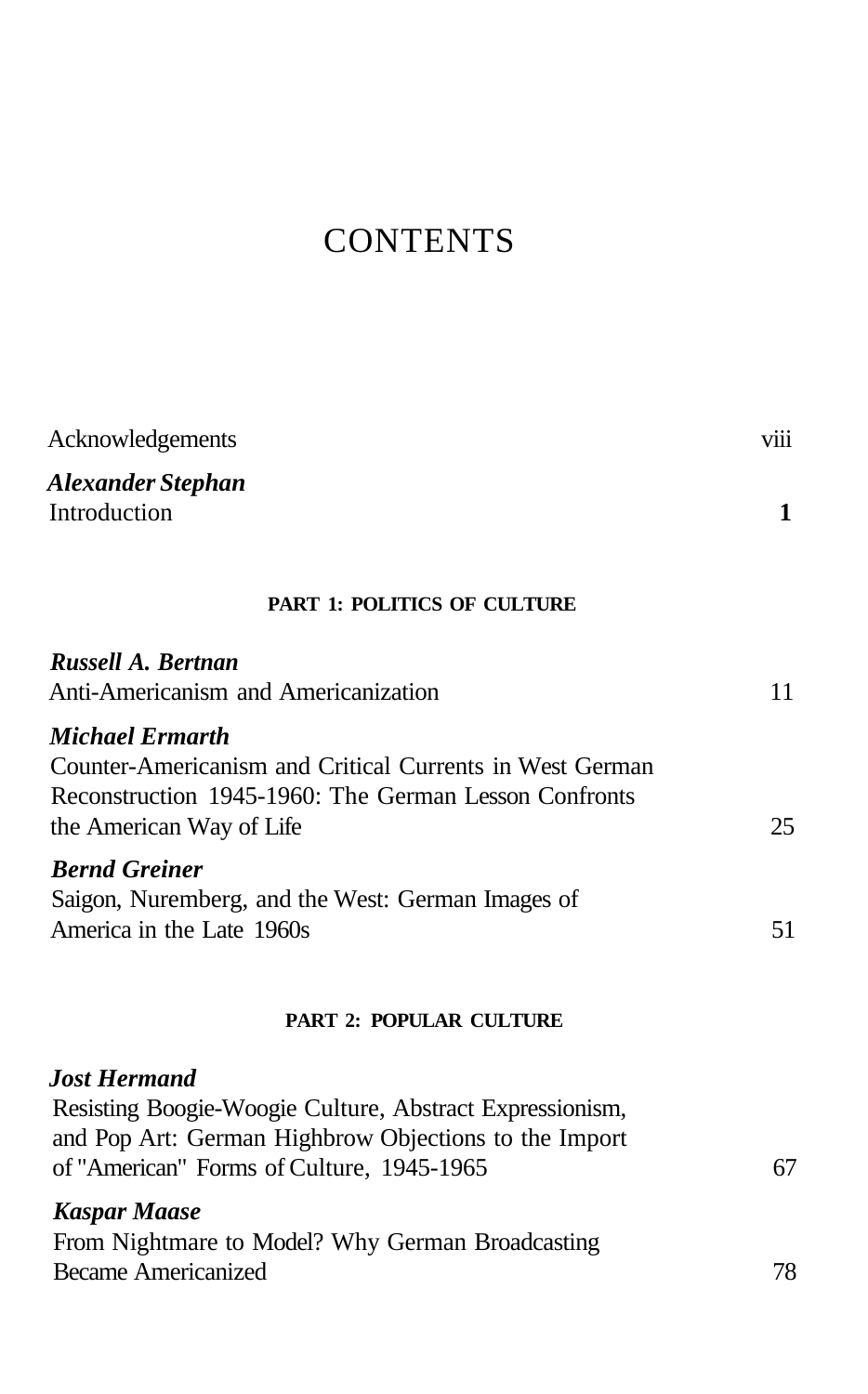### *Heide Fehrenbach* Learning from America: Reconstructing "Race" in Postwar Germany 107

#### **PART 3: FILM**

| David Bathrick<br>Cinematic Americanization of the Holocaust in Germany:<br>Whose Memory Is It?        | 129 |
|--------------------------------------------------------------------------------------------------------|-----|
| <b>Sabine Hake</b><br>Anti-Americanism and the Cold War: On the DEFA<br>Berlin Films                   | 148 |
| <b>Thomas Elsaesser</b><br>German Cinema Face to Face with Hollywood: Looking into<br>a Two-Way Mirror | 166 |

#### **PART 4: EUROPEAN AND GLOBAL PERSPECTIVES**

### *Richard Pells* Double Crossings: The Reciprocal Relationship between American and European Culture in the Twentieth Century 189 *Rob Kroes* Anti-Americanism and Anti-Modernism in Europe: Old and Recent Versions 202 *Winfried Fluck* California Blue: Americanization as Self-Americanization 221 *Volker R. Berghahn* Awkward Relations: American Perceptions of Europe, European Perceptions of America 238